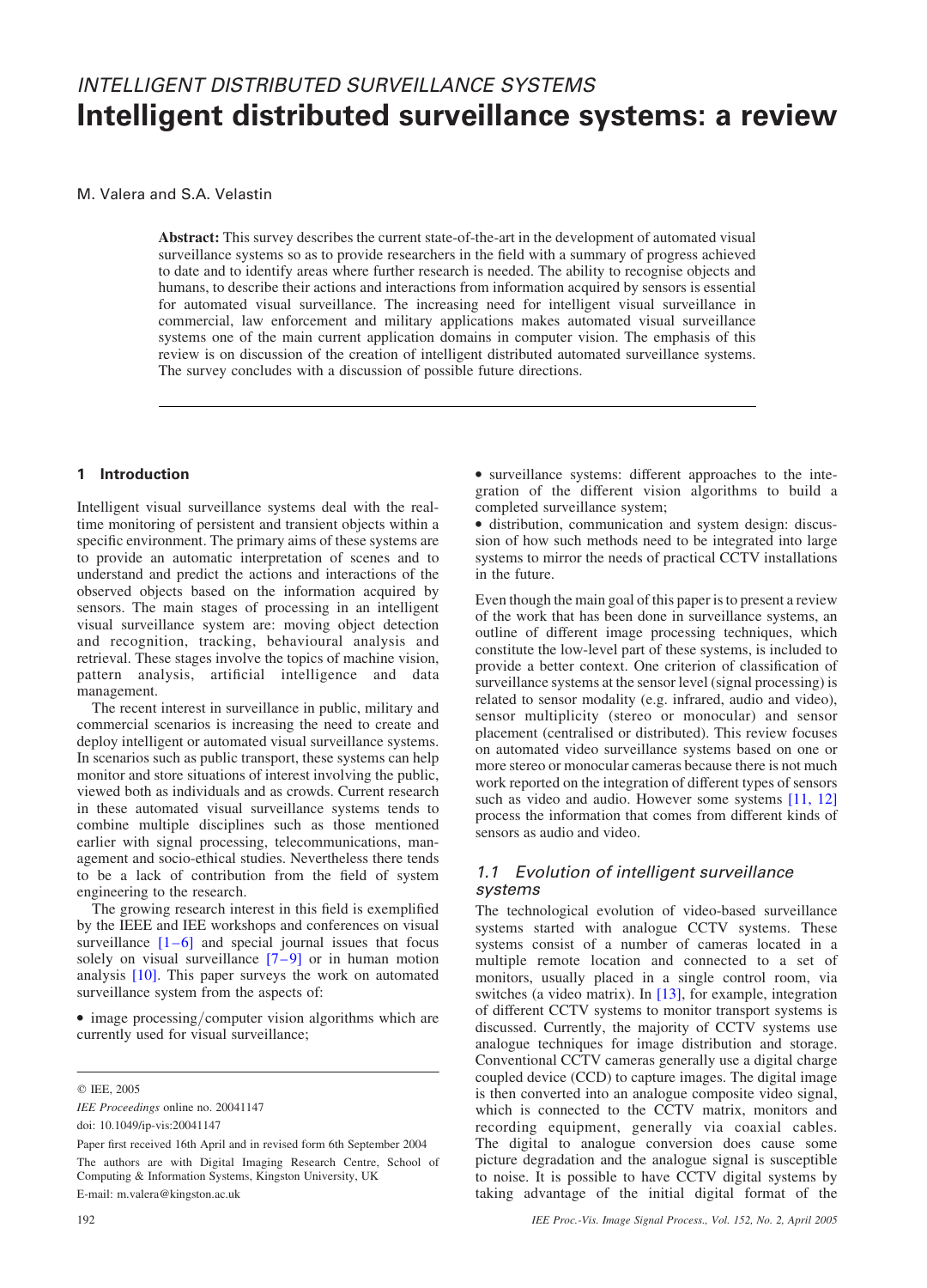captured images and by using high performance computers. The technological improvement provided by these systems has led to the development of semi-automatic systems, known as second generation surveillance systems. Most of the research in second generation surveillance systems is based on the creation of algorithms for automatic real-time detection events aiding the user to recognise the events. Table 1 summarises the technological evolution of intelligent surveillance systems (1st, 2nd and 3rd generation), outlining the main problems and current research in each of them.

## Table 1: Summary of technical evolution of intelligent surveillance systems

| 1st generation   |                                                           |
|------------------|-----------------------------------------------------------|
| Techniques       | Analogue CCTV systems                                     |
| Advantages       | - They give good performance                              |
|                  | in some situations                                        |
|                  | - Mature technology                                       |
| Problems         | Use analogue techniques for                               |
|                  | image distribution and storage                            |
| Current research | - Digital versus analogue                                 |
|                  | - Digital video recording                                 |
|                  | - CCTV video compression                                  |
| 2nd generation   |                                                           |
| Techniques       | Automated visual surveillance by                          |
|                  | combining computer vision technology<br>with CCTV systems |
| Advantages       | Increase the surveillance efficiency                      |
|                  | of CCTV systems                                           |
| Problems         | Robust detection and tracking                             |
|                  | algorithms required for behavioural                       |
|                  | analysis                                                  |
| Current research | - Real-time robust computer vision<br>algorithms          |
|                  | - Automatic learning of scene                             |
|                  | variability and patterns of                               |
|                  | behaviours                                                |
|                  | - Bridging the gap between                                |
|                  | the statistical analysis of                               |
|                  | a scene and producing                                     |
|                  | natural language interpretations                          |
| 3rd generation   |                                                           |
| Techniques       | Automated wide-area surveillance system                   |
| Advantages       | - More accurate information as                            |
|                  | a result of combining                                     |
|                  | different kind of sensors                                 |
|                  | - Distribution                                            |
| Problems         | - Distribution of information (integration                |
|                  | and communication)                                        |
|                  | - Design methodology                                      |
|                  | - Moving platforms, multi-sensor platforms                |
| Current research | - Distributed versus centralised intelligence             |
|                  | – Data fusion                                             |
|                  | - Probabilistic reasoning framework                       |
|                  | - Multi-camera surveillance techniques                    |

#### 2 Applications

The increasing demand for security by society leads to a growing need for surveillance activities in many environments. Lately, the demand for remote monitoring for safety and security purposes has received particular attention, especially in the following areas:

• Transport applications such as airports [14, 15] maritime environments [16, 17], railways, underground [12, 13, 19–21], and motorways to survey traffic  $[22-26]$ . . Public places such as banks, supermarkets, homes, department stores  $[27-31]$  and parking lots  $[32-34]$ .

. Remote surveillance of human activities such as attendance at football matches [35] or other activities [36–38]. . Surveillance to obtain certain quality control in many industrial processes, surveillance in forensic applications [39] and remote surveillance in military applications.

Recent events, including major terrorist attacks, have led to an increased demand for security in society. This in turn has forced governments to make personal and asset security a priority in their policies. This has resulted in the deployment of large CCTV systems. For example, London Underground and Heathrow Airport have more than 5000 cameras each. To handle this large amount of information, issues such as scalability and usability (how information needs to be given to the right people at the right time) become very important. To cope with this growing demand, research and development has been continuously carried out in commercial and academic environments to find improvements or new solutions in signal processing, communications, system engineering and computer vision. Surveillance systems created for commercial purposes [27, 28] differ from surveillance systems created in the academic world [12, 19, 40, 41], where commercial systems tend to use specific-purpose hardware and an increasing use of networks of digital intelligent cameras. The common processing tasks that these systems perform are intrusion and motion detection [11, 42–46] and detection of packages [42, 45, 46]. A technical review of commercial surveillance systems for railway applications can be found in [47].

Research in academia tends to improve image processing tasks by generating more accurate and robust algorithms in object detection and recognition [34, 48–52], tracking [34, 38, 48, 53–56], human activity recognition [57–59], database [60–62] and tracking performance evaluation tools [63]. In [64] a review of human body and movement detection, tracking and also human activity recognition is presented. Other research currently carried out is based on the study of new solutions for video communication in distributed surveillance systems. Examples of these systems are video compression techniques [66, 67], network and protocol techniques [68–70], distribution of processing tasks [71] and possible standards for data format to be sent across the network [12, 19, 62]. The creation of a distributed automatic surveillance system by developing multi-camera or multi-sensor surveillance systems, and fusion of information obtained across cameras [12, 36, 41, 72–76], or by creating an integrated system [12, 20, 53] is also an active area of research.

#### 3 Techniques used in surveillance systems

This Section summarises research that addresses the main image processing tasks that were identified in Section 2. A typical configuration of processing modules is illustrated in Fig. 1. These modules constitute the low-level building blocks necessary for any distributed surveillance system.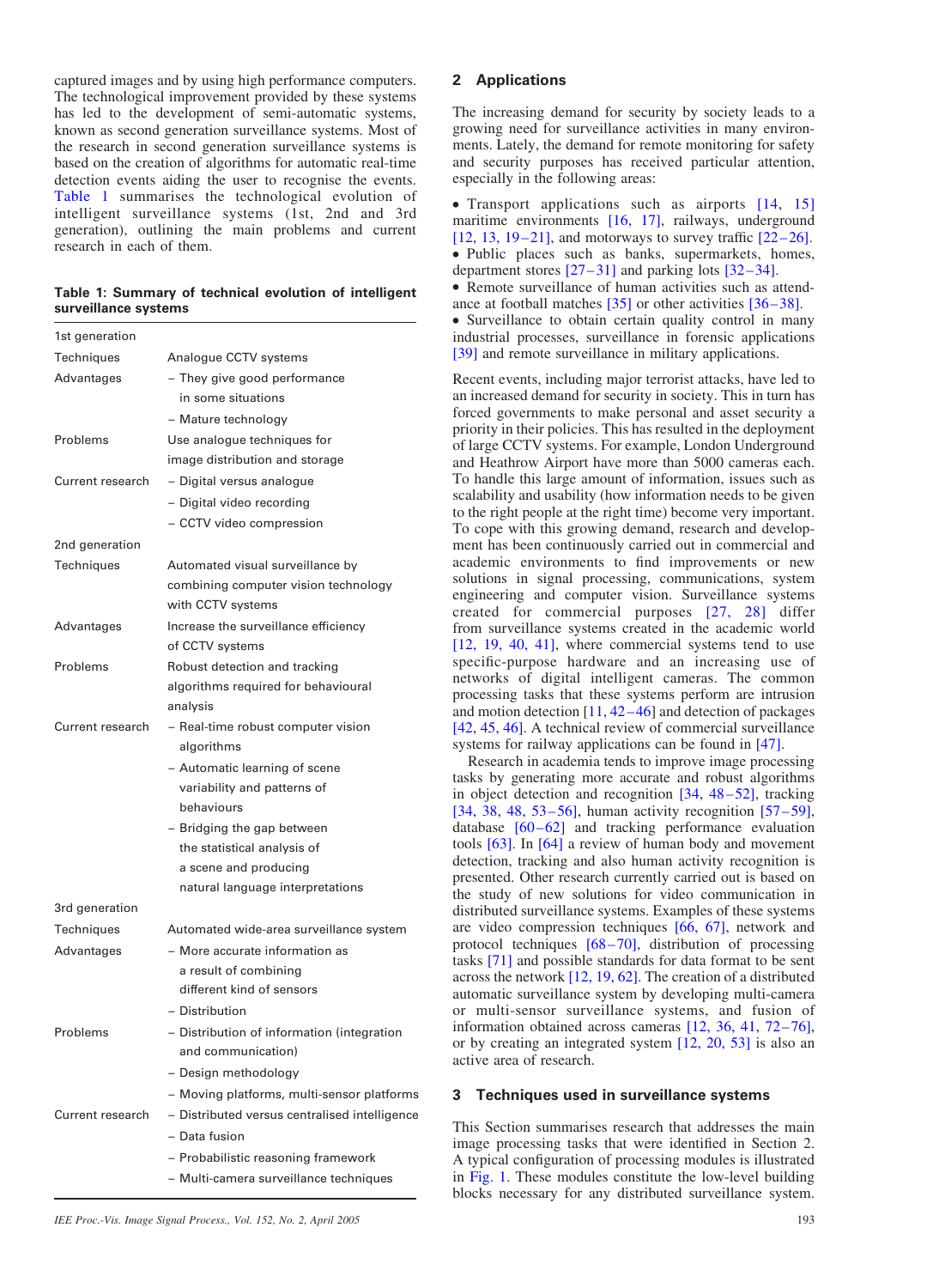

Fig. 1 Traditional flow of processing in visual surveillance system

Therefore, each of the following Sections outlines the most popular image processing techniques used in each of these modules. The interested reader can consult the references provided in this paper for more details on these techniques.

## 3.1 Object detection

There are two main conventional approaches to object detection: 'temporal difference' and 'background subtraction' The first approach consists in the subtraction of two consecutive frames followed by thresholding. The second technique is based on the subtraction of a background or reference model and the current image followed by a labelling process. After applying one of these approaches, morphological operations are typically applied to reduce the noise of the image difference. The temporal difference technique has good performance in dynamic environments because it is very adaptive, but it has a poor performance on extracting all the relevant object pixels. On the other hand, background subtraction has better performance extracting object information but it is sensitive to dynamic changes in the environment. See Figs. 2 and 3.

An adaptive background subtraction technique involves creating a background model and continuously upgrading it to avoid poor detection when there are changes in the environment. There are different techniques to model the background, which are directly related to the application. For example, in indoor environments with good lighting conditions and stationary cameras, it is possible to create a simple background model by temporally smoothing the sequence of acquired images over a short time as described in [38, 73, 74].

Outdoor environments usually have high variability in scene conditions, thus it is necessary to have robust adaptive background models, even though these robust models are computationally more expensive. A typical example is the use of a GM (Gaussian model) that models the intensity of each pixel with a single Gaussian distribution [77] or with more than one Gaussian distribution (Gaussian mixture models). In [34], due to the particular characteristics of the environment (a forest), they use a combination of two Gaussian mixture models to cope with a bimodal background (e.g. movement of trees in the wind). The authors in [59] use a mixture of Gaussians to model each pixel. The method they adopted handles slow lighting changes by slowly adapting the values of the Gaussians. A similar method is used in [78]. In [54] the background model is based on estimating the noise of each pixel in a sequence of background images. From the estimated noise the pixels that



Fig. 3 Example of background subtraction technique used in motion detection. In this example a bounding box is drawn to fit the object detected

represent moving regions are detected. Other techniques use groups of pixels as the basic units for tracking, and the pixels are grouped by clustering techniques combining colour information  $(R, G, B)$  and spatial dimension  $(x, y)$  to make the clustering more robust. Algorithms as such EM (expectation minimisation) are applied to track moving objects as clusters of pixels significantly different from the corresponding image reference. For example, in [79] the authors use EM to simultaneously cluster trajectories belonging to one motion behaviour and then to learn the characteristic motions of this behaviour.

In [80] the reported object detection technique is based on wavelet coefficients to detect frontal and rear views of pedestrians. By using a variant of Haar wavelet coefficients to low-level process the intensity of the images, it is possible to extract high-level information of the object (pedestrian) to detect, for example, shape information. In a training stage, the coefficients that most accurately represent the object to be detected are selected using large training sets. Once the best coefficients have been selected, they use a SVM (support vector machine) to classify the training set. During the detection stage, the selected features are extracted from the image and then the SVM is applied to verify detection of the object. The advantage of using wavelet techniques is in not having to rely on explicit colour information or textures. Therefore they can be useful in applications where there is a lack of colour information (a usual occurrence in indoor surveillance). Moreover, using wavelets implies a significant reduction of data in the



Fig. 2 Example of temporal difference technique used in motion detection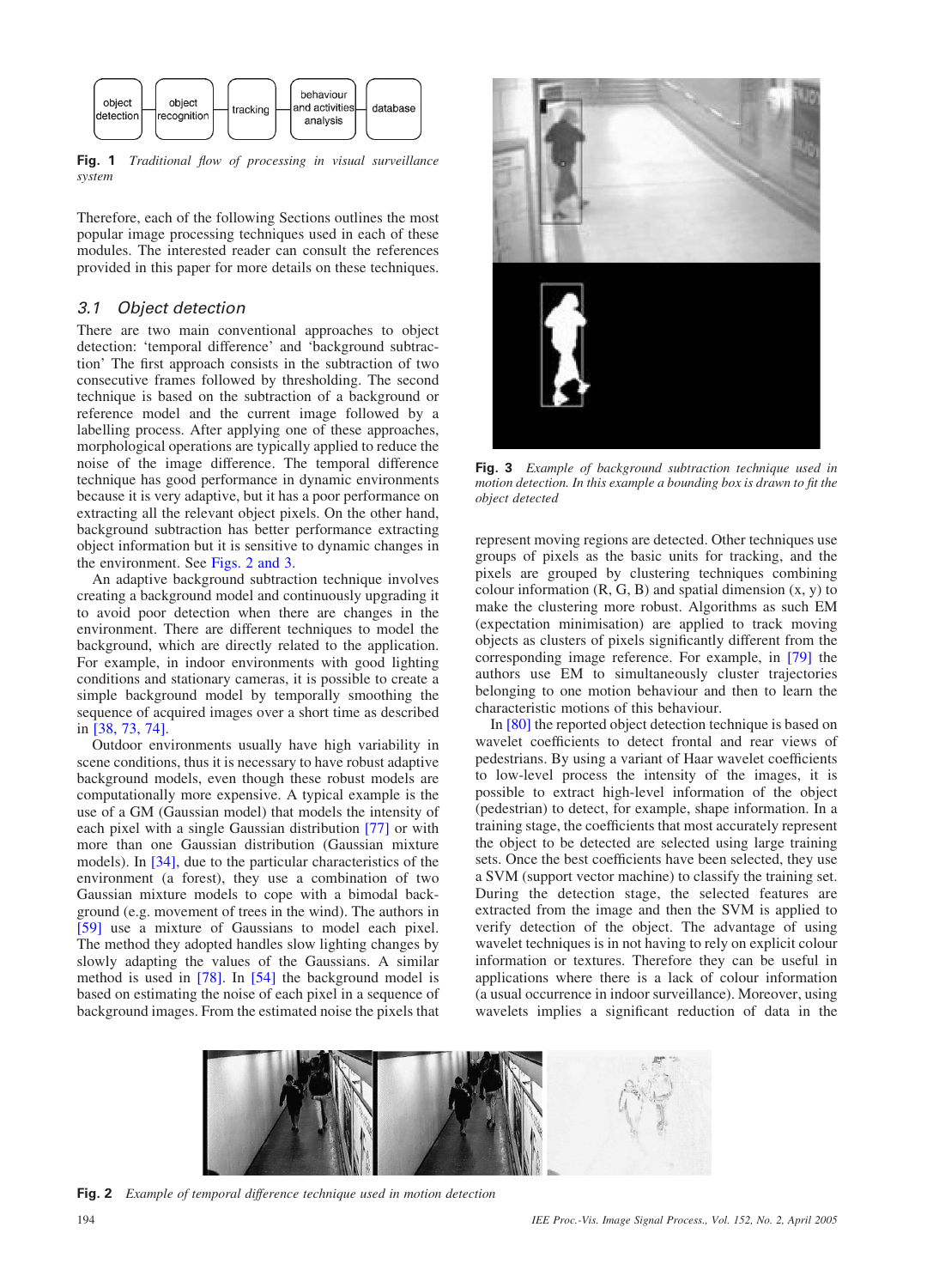learning stage. However, the authors only model front and rear views of pedestrians. In the case of groups of people that stop, talk or walk perpendicular to the view of the camera, the algorithm is not able to detect people. Furthermore, an object, with similar intensity characteristics to the front or rear of a human, is likely to generate a false positive. Another line of research is based on the detection of contours of persons by using principal component analysis (PCA). Finally, as far as motion segmentation is concerned, techniques based on optic flow may be useful when a system uses moving cameras as in [26], although there are known problems when the image size of the objects to be tracked is small.

## 3.2 Object recognition, tracking and performance evaluation

Tracking techniques can be split into two main approaches: 2-D models with or without explicit shape models and 3-D models For example, in [26] the 3-D geometrical models of a car, a van and a lorry are used to track vehicles on a highway. The model-based approach uses explicit a priori geometrical knowledge of the objects to follow, which in surveillance applications are usually people, vehicles or both. In [24] the author uses two 2-D models to track cars: a rectangular model for a passing car that is close to the camera and a U-shape model for the rear of a car in the distance or just in front of the camera. The system consists of an image acquisition module, a lane and car detector, a process co-ordinator and a multiple car tracker. In some multi-camera systems like [74], the focus is on extracting trajectories, which are used to build a geometric and probabilistic model for long-term prediction, and not the object itself. The a priori knowledge can be obtained by computing the object's appearance as a function of its position relative to the camera. The scene geometry is obtained in the same way. In order to build shape models, the use of camera calibration techniques becomes important. A survey of different techniques for camera calibration can be found in [81]. Once a priori knowledge is available, it may be utilised in a robust tracking algorithm dealing with varying conditions such as changing illumination, offering a better performance in solving (self) occlusions or (self) collisions. It is relatively simple to create constraints in the objects' appearance model by using model-based approaches; e.g. the constraint that people appear upright and in contact with the ground is commonly used in indoor and outdoor applications.

The object recognition task then becomes a process of utilising model-based techniques in an attempt to exploit such knowledge. A number of approaches can be applied to classify the new detected objects. The integrated system presented in [53] and [26] can recognise and track vehicles using a defined 3-D model of a vehicle, giving its position in the ground plane and its orientation. It can also recognise and track pedestrians using a prior 2-D model silhouette shape, based on B-spline contours. A common tracking method is to use a filtering mechanism to predict each movement of the recognised object. The filter most commonly used in surveillance systems is the Kalman filter [53, 73]. Fitting bounding boxes or ellipses, which are commonly called 'blobs', to image regions of maximum probability is another tracking approach based on statistical models. In [77] the author models and tracks different parts of a human body using blobs, which are described in statistical terms by a spatial and colour Gaussian distribution. In some situations of interest the assumptions made to apply linear or Gaussian filters do not hold, and then

nonlinear Bayesian filters, such as extended Kalman filters (EKF) or particle filters have been proposed. Work described in [82] illustrates that in highly non-linear environments particle filters give better performance than EKF. A particle filter is a numerical method, which weights (or 'particle') a representation of posterior probability densities by resampling a set of random samples associated with a weight and computing the estimate probabilities based on these weights. Then, the critical design decision using particle filters relies on the choice of importance (the initial weight) of the density function.

Another tracking approach consists in using connectedcomponents [34] to segment the changes in the scene into different objects without any prior knowledge. The approach gives good performance when the object is small, with a low-resolution approximation, and the camera placement is chosen carefully. HMMs (hidden Markov models) have also been used for tracking purposes as presented in [40], where the authors use an extension of HMM to predict and track objects trajectories. Although HMM filters are suitable for dynamic environments (because there is no assumption in the model or in the characterisation of the type of the noise, as is required when using Kalman filters), offline training data are required. Recent research has been carried out on the creation of semi-automatic tools that can help create the large set of ground truth data that is necessary for evaluating the performance of the tracking algorithms [63].

## 3.3 Behavioural analysis

The next stage of a surveillance system recognises and understands activities and behaviours of the tracked objects This stage broadly corresponds to a classification problem of the time-varying feature data that are provided by the preceding stages. Therefore, it consists in matching a measured sequence to a pre-compiled library of labelled sequences that represent prototypical actions that need to be learnt by the system via training sequences. There are several approaches for matching time-varying data. Dynamic time warping (DTW) is a time-varying technique widely used in speech recognition, image patterns as in [83] and recently in human movement patterns [84]. It consists of matching a test pattern with a reference pattern. Although it is a robust technique, it is now less favoured than dynamic probabilistic network models like HMM (hidden Markov models) and Bayesian networks [85, 86]. The last timevarying technique that is not as widespread as HMM, because it is less investigated for activity recognition, is neural networks (NN). In [57] the recognition of behaviours and activities is done using a declarative model to represent scenarios, and a logic-based approach to recognise predefined scenario models.

## 3.4 Database

One of the final stages in a surveillance system is storage and retrieval (the important aspects of user interfaces and alarm management are not considered here due to lack of space) Relatively little research has been done in how to store and retrieve all the obtained surveillance information in an efficient manner, especially when it is possible to have different data formats and types of information to retrieve. In [62] the authors investigate the definition and creation of data models to support the storage of different levels of abstraction of tracking data into a surveillance database. The database module is part of a multi-camera system that is presented in Fig. 4.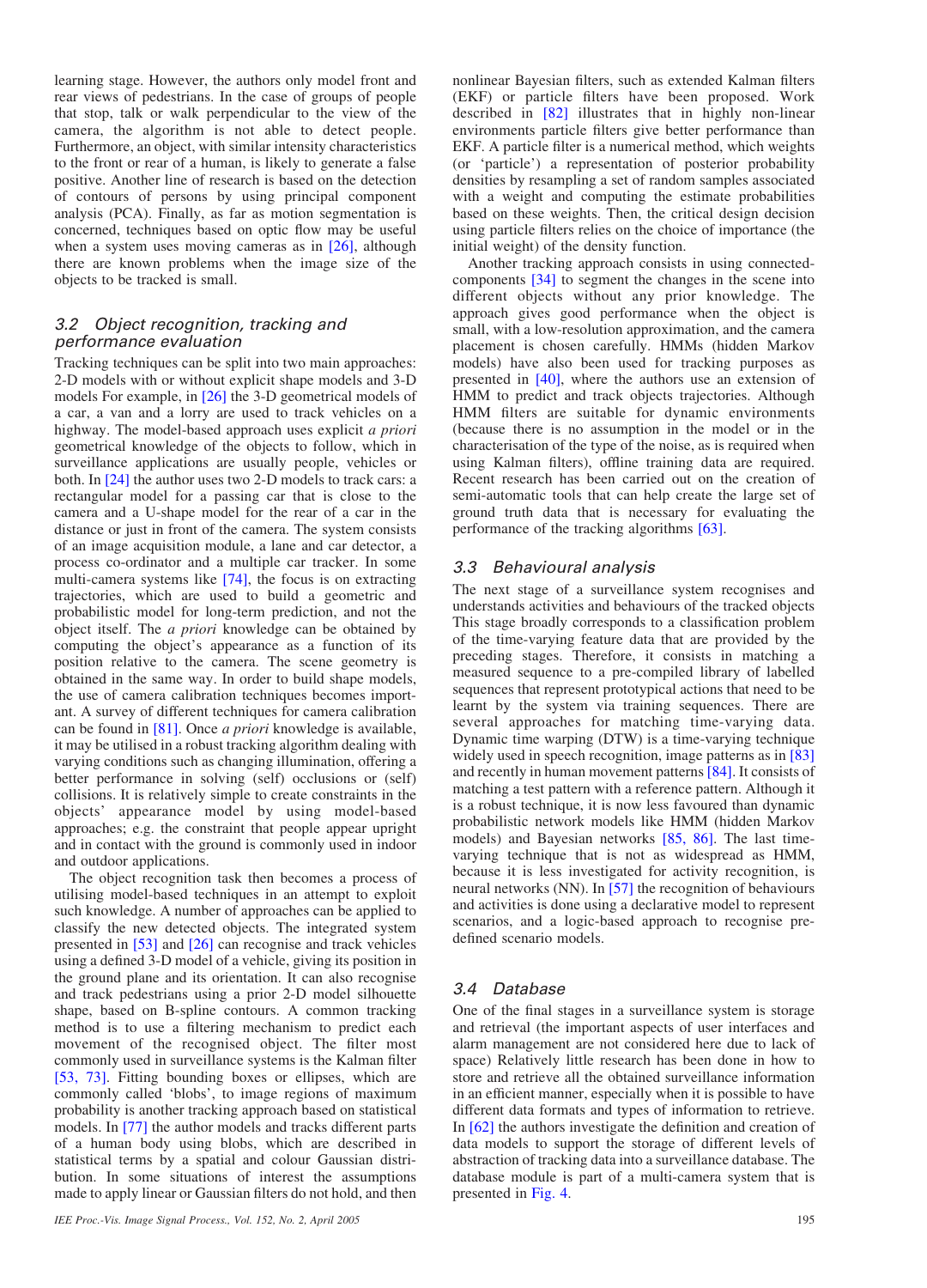

Fig. 4 Architecture of multi-camera surveillance system (from Makris et al. [62])

In [61] the authors develop a data model and a rule-based query language for video content based indexing and retrieval. Their data model allows facts as well as objects and constraint. Retrieval is based on a rule-based query language that has declarative and operational semantics, which can be used to gather relations between information represented in the model. A video sequence is split into a set of fragments and each fragment can be analysed to extract the information (symbolic descriptions) of interest to store into the database. In [60] retrieval is performed on the basis of object classification. A stored video sequence consists of 24 frames; the last frame is the key frame that contains information about the whole sequence. Retrieval is performed using a feature vector where each component contains information obtained from the event detection module.

## 4 Review of surveillance systems

The previous Section reviewed some core computer vision techniques that are necessary for the detection and understanding of activity in the context of surveillance. It is important to highlight that the availability of a given technique or set of techniques is necessary but not sufficient to deploy a potentially large surveillance system, which implies networks of cameras and distribution of processing capacities to deal with the signals from these cameras. Therefore in this section we review what has been done to propose surveillance systems that address these requirements. The majority of the surveillance systems reviewed in this paper are based on transport or parking lot applications. This is because most reported distributed systems tend to originate from academic research which has tended to focus on these domains (e.g. by using university campuses for experimentation or the increasing research funding to investigate solutions in public transport).

## 4.1 Third generation surveillance systems

Third generation surveillance systems is the term sometimes used in the literature to refer to systems conceived to deal with a large number of cameras, a geographical spread of resources, many monitoring points, and to mirror the

hierarchical and distributed nature of the human process of surveillance Those are important prerequisites, if such systems are going to be integrated as part of a management tool. From an image processing point of view, they are based on the distribution of processing capacities over the network and the use of embedded signal processing devices to give the advantages of scalability and robustness potential of distributed systems. The main goals that are expected of a generic third generation vision surveillance application, based on end-user requirements, are to provide good scene understanding, oriented to attract the attention of the human operator in real time, possibly in a multi-sensor environment, surveillance information and using low cost standard components.

# 4.2 General requirements of third generation of surveillance systems

Spatially distributed multi-sensor environments present interesting opportunities and challenges for surveillance. Recently, there has been some investigation of data fusion techniques to cope with the sharing of information obtained from different types of sensors [41]. The communication aspects within different parts of the system play an important role, with particular challenges either due to bandwidth constraints or the asymmetric nature of the communication [87].

Another relevant aspect is the security of communications between modules. For some vision surveillance systems, data might need to be sent over open networks and there are critical issues in maintaining privacy and authentication [87]. Trends in the requirements of these systems include the desirability of adding automatic learning capability to provide the capability of characterising models of scenes to be recognised as potentially dangerous events [57, 85, 86, 88]. A state-of-the-art survey on approaches to learn, recognise and understand scenarios may be found in [89].

## 4.3 Examples of surveillance systems

The distinction between surveillance for indoor and outdoor applications occurs because of the differences in the design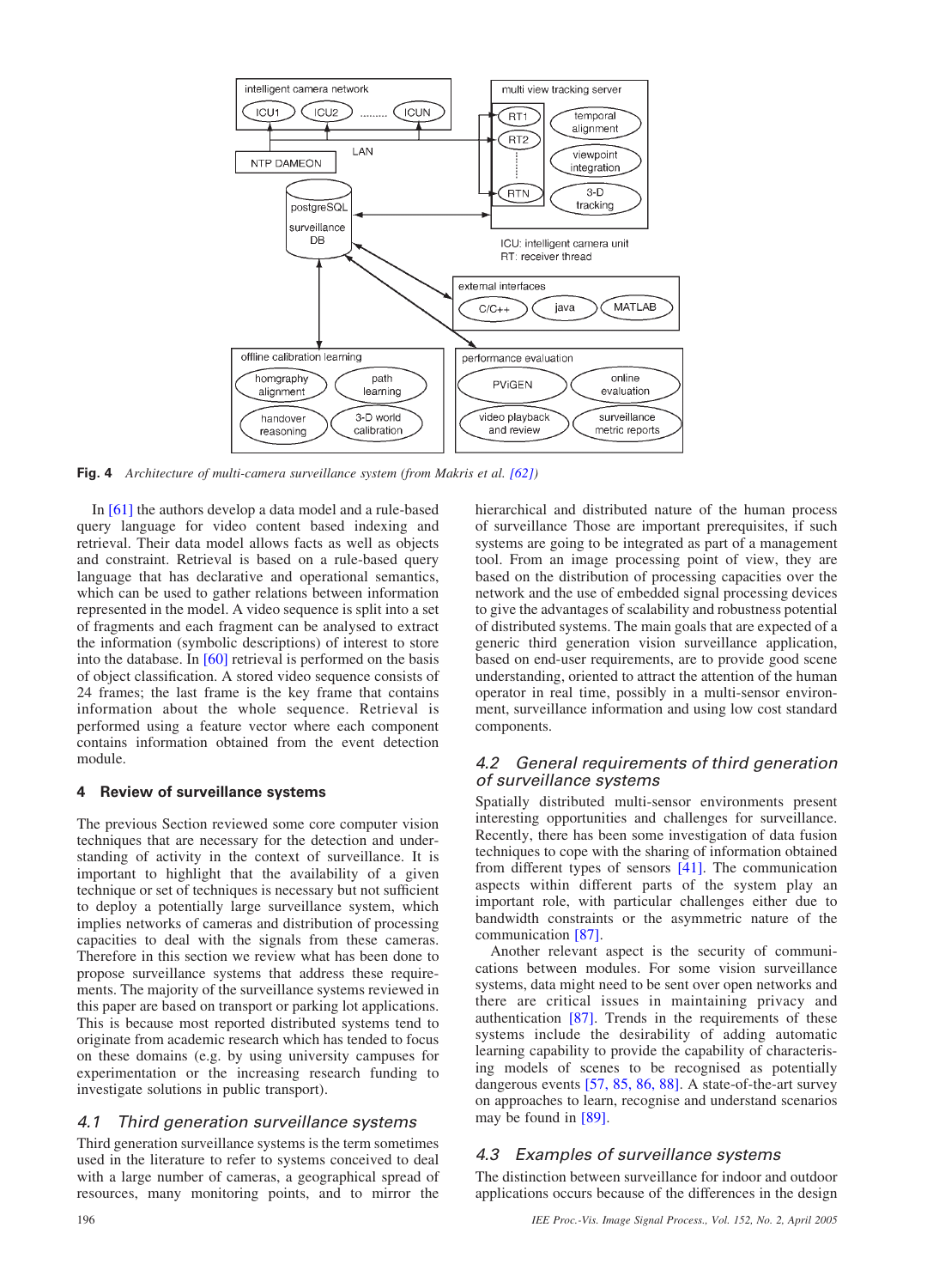at the architectural and algorithmic implementation levels. The topology of indoor environments is also different from that of outdoor environments.

Typical examples of commercial surveillance systems are DETEC [27], Gotcha [28] or [29]. They are usually based on what is commonly called motion detectors, with the option of digital storage of the events detected (input images and time-stamped metadata). These events are usually triggered by objects appearing in the scene. DETEC is based on specialised hardware that allows one to connect up to 12 cameras to a single workstation. The workstation can be connected to a network and all the surveillance data can be stored in a central database available to all workstations on the network. Visualisation of the input images from the camera across internet links is described in [29].

Another example of a commercial system intended for outdoor applications, is DETER [18, 78] (detection of events for threat evaluation and recognition). The architecture of the DETER system is illustrated in Fig. 5. It is aimed at reporting unusual moving patterns of pedestrians and vehicles in outdoor environments such as car parks. The system consists of two parts: the computer vision module and the threat assessment or alarms management module. The computer vision part deals with the detection, recognition and tracking of objects across cameras. In order to do this, the system fuses the views of multiple cameras into one view and then performs tracking of the objects. The threat assessment part consists of feature assembly or high-level semantic recognition, the off-line training and the on-line threat classifier. The system has been evaluated in a real environment by end-users, and it had good performance in object detection and recognition. However, as is pointed out in [78], DETER employs a relatively small number of cameras because it is a cost-sensitive application. It is not clear whether the system has the functionality for retrieval and even though the threat assessment performance is good, there is no feedback loop in this part that could help improve performance.

Another integrated visual surveillance system for vehicles and pedestrians in parking lots is presented in [53]. This system has a novel approach to deal with interactions between objects (vehicles and pedestrians) in a hybrid tracking system. The system consists of two visual modules capable of identifying and tracking vehicles and pedestrians in a complex dynamic scene. However, this is an



Fig. 5 Architecture of DETER system (from I. Pavlidis et al. [78])

example of a system that considers tracking as the only surveillance task, even though the authors pointed out in [53] the need for a semantic interpretation of the tracking results for scene recognition. Furthermore, a 'handover' tracking algorithm across cameras has not been established.

It is important to have a semantic interpretation of the behaviours of the recognised objects in order to build an automated surveillance system that is able to recognise and learn from the events and interactions that occur in a monitored environment. For example in [90], the authors illustrated a video-based surveillance system to monitor activities in a parking lot that performs a semantic interpretation of recognised events and interactions. The system consists of three parts: the tracker which tracks the objects and collects their movements into partial tracks; the event generator, which generates discrete events from the partial tracks according to a simple environment model and finally, a parser that analyses the events according to a stochastic context-free grammar (SCFG) model which structurally describes possible activities. This system, as the one in [53], is aimed at proving the algorithms more than at creating a surveillance system for monitoring a wide area (the system uses a single stationary camera). Furthermore, it is not clear how the system distinguishes between cars and pedestrians because the authors do not use any shape model.

In [25] visual traffic surveillance for automatic identification and description of the behaviour of vehicles within parking lots scenes is presented. The system consists of a motion module, model visualisation and pose refinement, tracking and trajectory-based semantic interpretation of vehicle behaviour. The system uses a combination of colour cues and brightness information to construct the background model and applies connectivity information for pixel classification. Using camera calibration information they project the 3-D model of a car onto the image plane and they use the 3-D shape model-based method for pose evaluation. The tracking module is performed using EKF (extended Kalman filters). The semantic interpretation module is realised by three steps: trajectory classification, then an online classification step using Bayesian classifiers, and finally natural language descriptions are applied to the trajectory patterns of the cars that have been recognised. Although this system introduces a semantic interpretation for car behaviours, it is not clear how this system handles the interactions of several objects in the same scene, and consequently the occlusions between objects. Another possible limitation is the lack of different models to represent different types of vehicles (c.f. [53], which includes separate 3-D models for a car, van and lorry).

Other surveillance systems, which have been applied to different applications (e.g. road traffic, ports, and railways), can be found in  $[13, 16, 21-23]$ . These automatic or semi-automatic surveillance systems apply more or less intelligent and robust algorithms to assist the end-user. The importance to this review of some of these systems is the illustration of how the requirements of wide geographical distribution impinge on system architecture aspects.

The author in [13] expresses the need to integrate videobased surveillance systems with existing traffic control systems to develop the next generation of advanced traffic control and management systems. Most of the technologies in traffic control are based on CCTV technology linked to a control unit and in most cases for reactive manual traffic monitoring. However, there are an increasing number of CCTV systems using image processing techniques in urban road networks and highways. Therefore, the author in [13] proposes to combine these systems with other existing surveillance traffic systems like surveillance systems based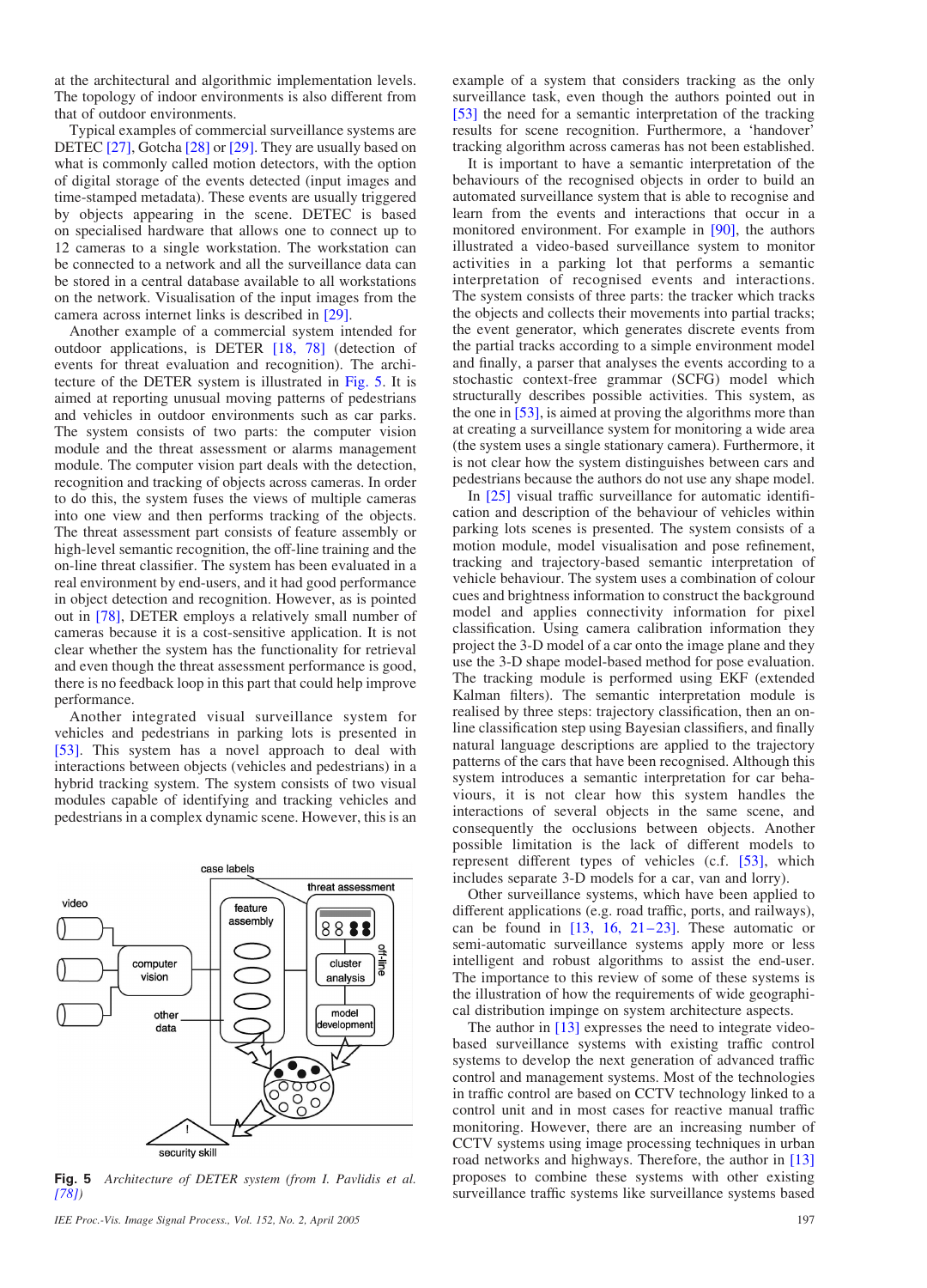on networks of smart cameras. The term 'smart camera' (or 'intelligent camera') is normally used to refer to a camera that has processing capabilities (either in the same casing or nearby), so that event detection and storage of event video can be done autonomously by the camera. Thus, normally, it is only necessary to communicate with a central point when significant events occur.

Usually integrated surveillance systems consist of a control unit system, which manages the outputs from the different surveillance systems, a surveillance signal processing unit and a central processing unit which encapsulates a vehicle ownership database. The suggestion in [13] of having a control unit, which is separated from the rest of the modules, is an important aspect in the design of a third generation surveillance system. However, to survey a wide area implies geographical distribution of equipment and a hierarchical structure of the personnel who deal with security. Therefore for better scalability, usability, and robustness of the system, it is desirable to have more than one control unit. Their design is likely to follow a hierarchical structure (from low-level to high-level control) that mirrors what is done in image processing where there is a differentiation between low-level and high-level processing tasks.

Continuing with traffic monitoring applications, in [22] a wide-area traffic monitoring system for highway roads in Italy is presented. The system consists of two main control rooms, which are situated in two different geographical places, and nine peripheral control rooms, which are in direct charge of road operation: toll collection, maintenance and traffic control. Most of the sensors used to control traffic are CCTVs. Images are centrally collected and displayed in each peripheral control room. They have installed PTZ (pan, tilt and zoom) colour cameras in places where the efficiency of CCTV is limited, e.g. by weather conditions. The system is able to detect automatically particular conditions and therefore to attract human attention. Each peripheral control room receives and manages, in a multi-session environment, the MPEG-1 compressed video for full motion traffic images at transmission rates up to 2 Mbps, from each peripheral site. There is integration of image acquisition, coding and transmission subsystems in each peripheral site. In some peripheral sites that control tunnels, they have a commercial subsystem that detects stopped vehicles or queues. Even though this highway traffic monitoring system is not fully automatic, it shows the importance of having a hierarchical structure of control and image processing units. Moreover, it shows the importance of coding and transmission bandwidth requirements for wide-area surveillance systems.

The authors in [23] present a video-based surveillance system for measuring traffic parameters. The aim of the system is to capture video from cameras that are placed on poles or other structures looking down at traffic. Once the video is captured, digitised and processed by onsite embedded hardware, it is transmitted in summary form to a transportation management centre (TMC) for computing multi-site statistics like travel times. Instead of using 3-D models of vehicles as in [25] or [26], the authors use featurebased models like corners, which are tracked from entry to exit zones defined off-line by the user. Once these corner features have been tracked, they are grouped into single candidate vehicles by the sub-features grouping module. This grouping module constructs a graph over time where vertices are sub-feature tracks, edges are grouping relationships between tracks, and connected components correspond to the candidate vehicle. When the last track of a connected component enters the exit region, a new candidate vehicle is generated and the component is removed from the grouping graph. The system consists of a host PC connected to a network of 13 DSPs (digital signal processors). Six of these DSPs perform the tracking, four the corner detection, and one acts as the tracker controller. The tracker controller is connected to a DSP that is an image frame-grabber and to another DSP which acts as a display. The tracker update is sent to the host PC, which runs the grouper due to memory limitations. The system has good performance not only in congested traffic conditions but also at night-time and in urban intersections.

Following the aim of [23], the authors in [37] develop a vision-based surveillance system to monitor traffic flow on a road, but focusing on the detection of cyclists and pedestrians. The system consists of two main distributed processing modules: the tracking module, which processes in real time and is placed roadside on a pole, and the analysis module, which is performed off-line in a PC. The tracking module consists of four tasks: motion detection, filtering, feature extraction using quasi-topological features (QTC) and tracking using first-order Kalman filters. The shape and trajectory of the recognised objects are extracted and stored in a removable memory card, which is transferred to the PC to achieve the analysis process using learning vector quantisation to produce the final counting. This system has some shortcomings. The image algorithms are not robust enough (the background model is not robust enough to cope with changing conditions or shadows) and depend on the position of the camera. The second problem is that even though tracking is performed in real time, the analysis is performed off-line, therefore it is not possible to do flow statistics or monitoring in real time.

In [16] the architecture of a system for surveillance in a maritime port is presented. The system consists of two subsystems: image acquisition and visualisation. The architecture is based on a client/server design. The image acquisition subsystem has a video server module, which can handle four cameras at the same time. This module acquires the images from camera streams, which are compressed, and then the module broadcasts the compressed images to the network using  $TCP/IP$  and at the same time records the images on hard disks. The visualisation module is performed by client subsystems, which are based on PC boards. This module allows the selection of any camera using a pre-configured map and the configuration of the video server. Using an internet server module it is possible to display the images through the internet. The system is claimed to have the capability of supporting more than 100 cameras and 100 client stations at the same time, even though the reported implementation had 24 cameras installed mainly at the gates of the port. This is an example of a simple video surveillance system (with no image interpretation), which only consists of image acquisition, distribution and display. The interesting point in this system is to see the use of a client and server architecture to deal with the distribution of the multiple digital images. Moreover, the acquisition and visualisation modules have been encapsulated in a way such that scalability of the system can be accomplished in a straightforward way, by integrating modules into the system in a 'drop' operation.

In [21] a railway station CCTV surveillance system in Italy is presented. Similar to  $[22]$ , the system has a hierarchical structure distributed between main (central) control rooms and peripheral site (station) control rooms. The tasks that are performed in the central control room are acquisition and display of the live or recorded images. The system also allows the acquisition of images from all the station control rooms through communication links and through specific coding and decoding devices. Digital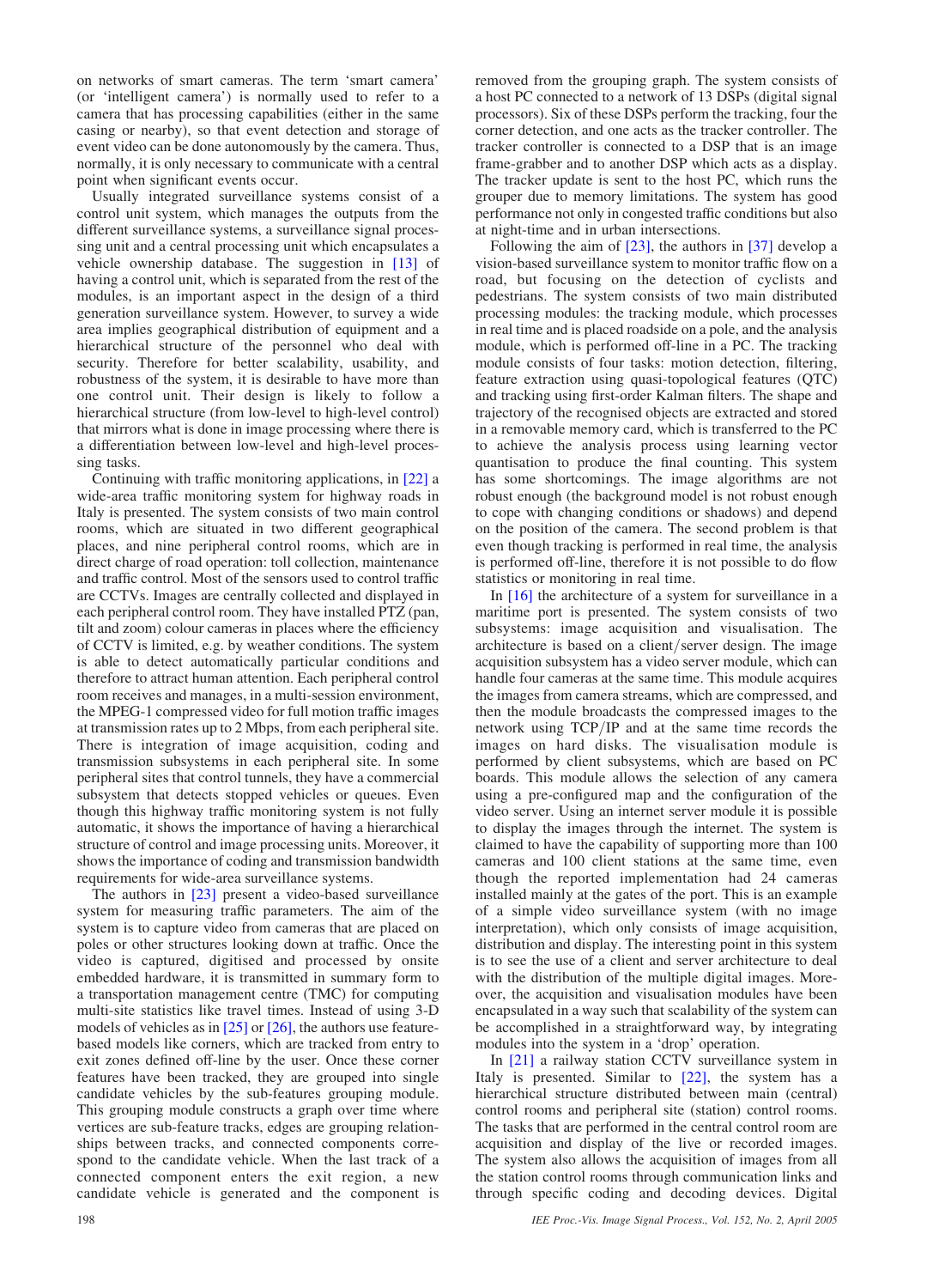recording, storage and retrieval of the image sequences as well as the selection of a specific CCTV camera and the deactivation of the alarm system are carried out in the central room. The main tasks performed in each station control room are acquisition of the images from the local station CCTV cameras, to link with the central control room to transmit the acquired or archived images in real time, and to receive configuration procedures. The station control room also handles the transmission of an image of a specific CCTV camera at higher rate either by request or automatically when an alarm has been raised. The management and deactivation of local alarms is handled from the station control room. Apart from the central control room and the station control rooms, there is a crisis room for the management of railway emergencies. Although this system is a semi-automatic, hierarchical and distributed surveillance system, the role played by human operators is still central because there is no processing (object recognition or motion estimation) to channel the attention of the monitoring personnel.

Ideally, a third generation of surveillance system for public transport applications would provide a high level of automation in the management of information as well as that of alarms and emergencies. That is the stated aim of the following two surveillance system research projects (other projects in public transportation that are not included here can be found in  $[47]$ ).

CROMATICA [20] (crowd monitoring with telematic and communication assistance) was an EU-funded project whose main goal was to improve the surveillance of passengers in public transport, enabling the use and integration of technologies like video-based detection and wireless transmission. This was followed by another EUfunded project called PRISMATICA [12] (pro-active integrated systems for security management by technological institutional and communication assistance) that looked at social, ethical, organisational and technical aspects of surveillance for public transport. A main technical output was a distributed surveillance system. It is not only a widearea video-based distributed system like ADVISOR (annotated digital video for intelligent surveillance and optimised retrieval) [19], but it is also a wide-area multi-sensor distributed system, receiving inputs from CCTV, local wireless camera networks, smart cards and audio sensors. PRISMATICA then consists of a network of intelligent devices (that process sensor inputs) that send and receive messages to/from a central server module (called 'MIPSA') that co-ordinates device activity, archives/retrieves data and provides the interface with a human operator. Figure 6



et al. [12])

shows the architecture of PRISMATICA. Similarly to ADVISOR (see below), PRISMATICA uses a modular and scalable architecture approach using standard commercial hardware.

ADVISOR was also developed as part of an EU-funded project. It aims to assist human operators by automatic selection, recording and annotation of images that have events of interest. In other words, ADVISOR interprets shapes and movements in scenes being viewed by the CCTV to build up a picture of the behaviour of people in the scene. ADVISOR stores all video output from cameras. In parallel with recording video information, the archive function stores commentaries (annotations) of events detected in particular sequences. The archive video can be searched using queries for the annotation data, or according to specific times. Retrieval of video sequences can take place alongside continuous recording. ADVISOR is intended to be an open and scalable architecture approach and is implemented using standard commercial hardware with an interface to a wide-bandwidth video distribution network. Figure 7 shows a possible architecture of the ADVISOR system. It consists of a network of ADVISOR units, each of which is installed in a different underground station and consists of an object detection and recognition module, tracking module, behavioural analysis and database module.

Although both systems are classified as distributed architectures, they have a significant main difference in that PRISMATICA employs a centralised approach whereas ADVISOR can be considered as a semi-distributed architecture. PRISMATICA is built with the concept of a main or central computer which controls and supervises the whole system. This server thus becomes a critical single point of failure for the whole system. ADVISOR can be seen as a network of independent dedicated processor nodes (ADVISOR units), avoiding a single point-of-failure. Nevertheless, each node is a rack with more than one CPU and each node contains a central computer, which controls the whole node, therefore there is still a single point-of-failure within each node. The number of CPUs in each node is directly proportional to the number of existing image processing modules, making the system difficult to scale and hard to build in cost-sensitive applications.

In [91] the authors report the design of a surveillance system with no server to avoid this centralisation, making all the independent subsystems completely self-contained, and then setting up all these nodes to communicate with each other without having a mutually shared communication point. This approach avoids the disadvantages of the centralised server, and moves all the processes directly to the camera making the system a group of smart cameras connected across the network. The fusion of information between 'crunchers' (as they are referred to in the article) is done through a defined protocol, after the configuration of the network of smart cameras or 'crunchers'. The defined protocol has been validated with a specific verification tool called 'spin'. The format of the information to share between 'crunchers' is based on a common data structure or object model with different stages depending on whether the object is recognised or is migrating from the field of view of one camera to another. However, the approach to distributed design is to build using specific commercial embedded hardware (EVS units). These embedded units consist of a camera, processor, frame grabber, network adapter and database. Therefore, in cost-sensitive applications where a large number of cameras are required, this approach might be unsuitable.

As part of the VSAM project, [76] presents a multi-Fig. 6 Architecture of PRISMATICA system (from B. Ping Lai Lo As part of the VSAM project, [76] presents a multi-<br>camera surveillance system following the same idea as [92],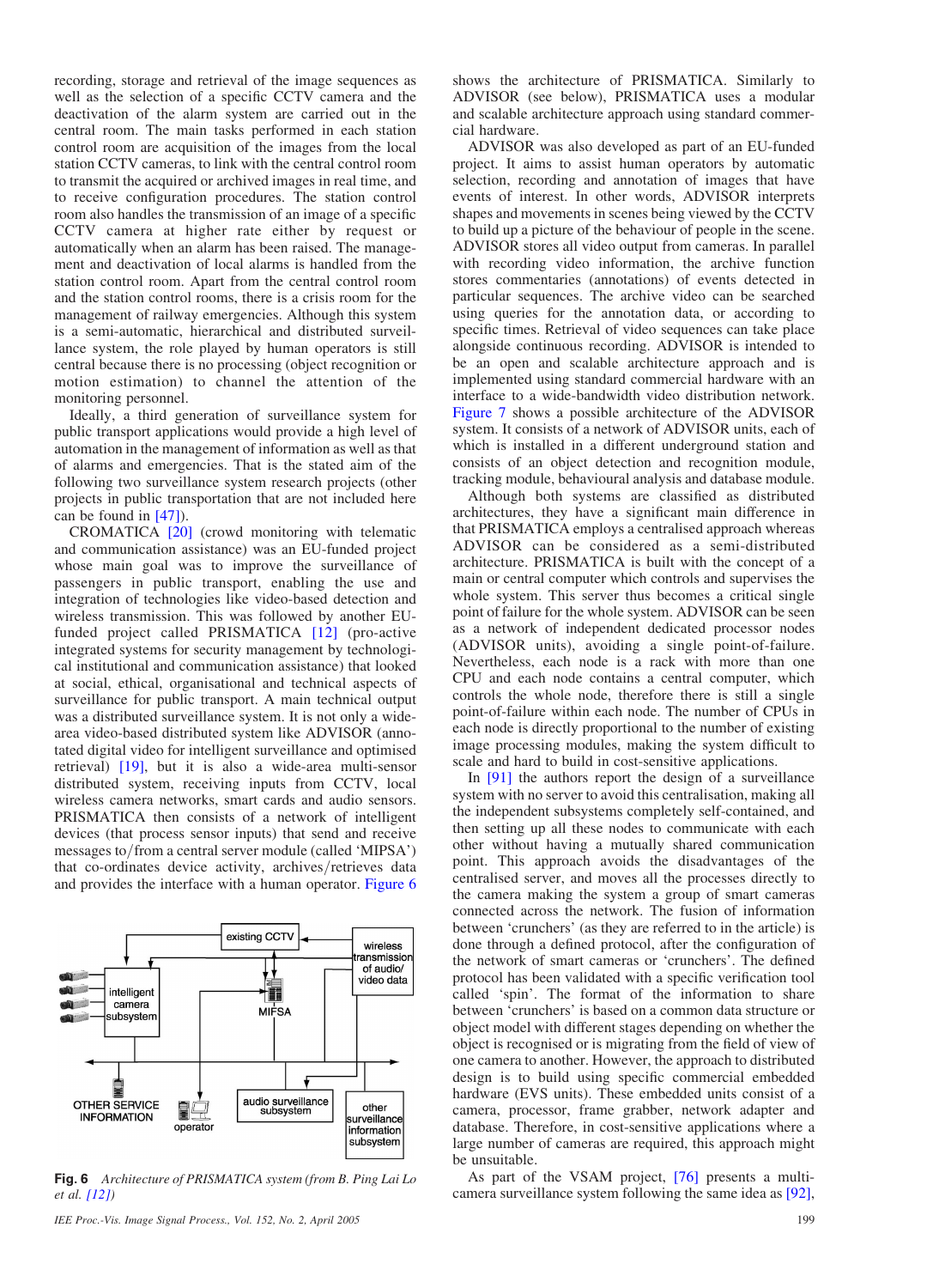

Fig. 7 Proposed architecture of ADVISOR system (from [19]). Dashed black lines correspond to metro railway and red lines correspond to computer links

i.e. the creation of a network of 'smart' sensors that are independent and autonomous vision modules. Nevertheless in [76], these sensors are capable of detecting and tracking objects, classifying the moving objects into semantic categories such as 'human' or 'vehicle' and identifying simple human movements such as walking. In [92] the smart sensors are only able to detect and track moving objects. Moreover, the algorithms in [92] are based on indoor applications. Furthermore, in [76] the user can interact with the system. To achieve this interactivity, there are systemlevel algorithms which fuse sensor data, perform the processing tasks and display the results in a comprehensible manner. The system consists of a central control unit (OCU) which receives the information from multiple independent remote processing units (SPU). The OCU interfaces with the user through a GUI module.

Monitoring wide areas requires the use of a significant number of cameras to cover as much area as possible and to achieve good performance in the automatic surveillance operation. Therefore, the need to co-ordinate information across cameras becomes an important issue. Current research points towards developing surveillance systems that consist of a network of cameras (monocular, stereo, static or PTZ (pan tilt zoom)) which perform the type of vision algorithms that we have reviewed earlier, but also using information from neighbouring cameras. The following Sections highlight the main work in this field.

## 4.4 Co-operative camera systems

An application of surveillance of human activities for sports application is presented in [35]. The system consists of eight cameras, eight feature server processes and a multi-tracker viewer. Only the cameras are installed on the playing area, and the raw images are sent through optical fibres to each feature server module. Each module realises segmentation, single-view tracking and object classification and sends the results to the multi-tracker module, which merges all the information from the single-view trackers using a nearest neighbour method based on the Mahalanobis distance.

CCN [18] (co-operative camera network) is an indoor application surveillance system that consists of a network of nodes. Each node is composed of a PTZ camera connected to a PC and a central console to be used by the human operator. The system reports the presence of a visually tagged individual inside the building by assuming that human traffic is sparse (an assumption that becomes less valid as crowd levels increase). Its purpose is to monitor potential shoplifters in department stores.

In [33] a surveillance system for a parking lot application is described. The architecture consists of one or more static camera subsystems (SCS) and one or more active camera subsystems (ACS). First, the target is detected and tracked by the static subsystems, once the target has been selected a PTZ, which forms the ACS, is activated to capture high resolution video of the target. Data fusion for the multitracker is done using the Mahalanobis distance. Kalman filters are used for tracking, as in [35].

In [36] the authors present a multi-camera tracking system that is included in an intelligent environment system called 'EasyLiving' which aims at assisting the occupants of that environment by understanding their behaviour. The multi-camera tracking system consists of two sets of stereo cameras (each set has three small colour cameras). Each set is connected to a PC that runs the 'stereo module'. The two stereo modules are connected to a PC which runs the tracker module. The output of the tracker module is the localisation and identity of the people in the room. This identity does not correspond to the natural identity of the person, but to an internal temporary identity which is generated for each person using a colour histogram provided by the stereo module each time. The authors use the depth and colour information provided from the cameras to apply background subtraction and to allocate 3-D blobs, which are merged into person shapes by clustering regions. Each stereo module reports the 2-D ground plane locations of its person blobs to the tracking module. Then, the tracker module uses knowledge of the relative locations of the cameras, field of view, and heuristics of the movement of people to produce the locations and identities of the people in the room. The performance of the tracking system is good when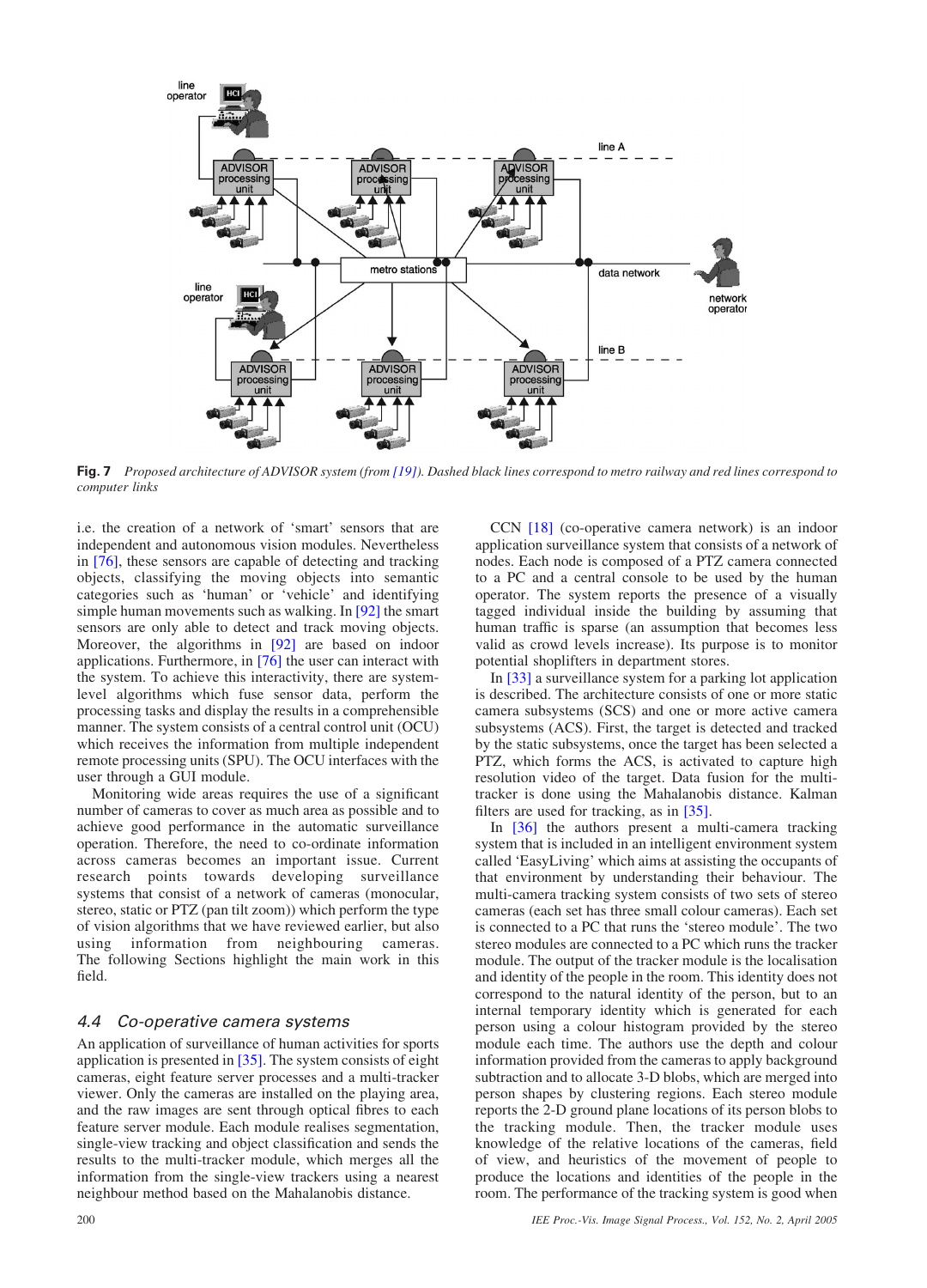there are fewer than three people in the room and when the people wear different colour outfits, otherwise, due to the poor clustering results, performance is reduced drastically.

In [92] an intelligent video-based visual surveillance system (IVSS) is presented which aims to enhance security by detecting certain types of intrusion in dynamic scenes. The system involves object detection and recognition (pedestrians and vehicles) and tracking. The system is based on a distribution of a static multi-camera monitoring module via a local area network. The design architecture of the system is similar to ADVISOR [19], and the system consists of one or more clients plus a server, which are connected through  $TCP/IP$ . The clients connect only to the server (and not to other clients), while the server talks with all clients. Therefore there is no data fusion across cameras. The vision algorithms are developed in two stages: hypothesis generation (HG) and hypothesis verification (HV). The first stage realises a simple background subtraction. The second stage compensates the non-robust background subtraction model. This stage is essentially a pattern classification problem and it uses a Gabor filter to extract features, e.g. strong edges and lines at different orientation of vehicles and pedestrians, and support vector machines (SVM) to perform the classifications. Although this is an approach to developing a distributed surveillance system, there is no attempt at fusing information across cameras. Therefore it is not possible to track objects across clients. Furthermore, the vision algorithms do not include activity recognition and although the authors claim to compensate the simple motion detection algorithm using the Gabor filters, it is not clear how these filters and SVM cope with uncertainties in the tracking stage, e.g. occlusions or shadows.

In [72] a multi-camera surveillance system for face detection is illustrated. The system consists of two cameras (one of the cameras is a CCD pan-tilt and the other is a remote control camera). The system architecture is based on three main modules using a client/server approach as solution for the distribution. The three modules are sensor control, data fusion and image processing. The sensor control module is a dedicated unit to control directly the two cameras and the information that flows between them. The data fusion module controls the position of the remote control camera depending on the inputs received from the image processing and sensor control module. It is interesting to see how the authors use the information obtained from the static camera (the position of the recognised object) to feed the other camera. Therefore, the remote control camera can zoom to the recognised human to detect the face.

An interesting example of a multi-tracking camera surveillance system for indoor environments is presented in [73]. The system is a network of camera processing modules, each of which consists of a camera connected to a computer, and a control module, which is a PC that maintains the database of the current objects in the scene. Each camera processing module realises the tracking process using Kalman filters. The authors develop an algorithm which divides the tracking task between the cameras by assigning the tracking to the camera which has better visibility of the object, taking into account occlusions. This algorithm is implemented in the control module. In this way, unnecessary processing is reduced. Also, it makes it possible to solve some occlusion problems in the tracker by switching from one camera to another camera when the object is not visible enough. The idea is interesting because it shows a technique that exploits distributed processing to improve detection performance. Nevertheless, the way that the algorithm decides which camera is more appropriate is performed using a 'quality service of tracking' function. This function is defined based on the sizes of the objects in the image, estimated from the Kalman filter, and the object occlusion status. Consequently, in order to calculate the size of the object with respect to the camera, all cameras have to try to track the object. Moreover, the system has been built with the constraint that all cameras have overlapping views (if there were topographic knowledge of the cameras the calculation of this function could be applied only to the cameras which have overlapping views). Furthermore, in zones where there is a gap between views, the quality service of tracking function would drop to zero, and if the object reappears it would be tracked as a new object.

VIGILANT [32] is a multi-camera surveillance system (Fig. 8) which monitors pedestrians walking in a parking lot. The system tracks people across cameras using software agents. For each detected person in each camera an agent is created to hold the information. The agents communicate to obtain a consensus decision of whether or not they are assigned the same person who is being seen from different cameras by reasoning on trajectory geometry in the ground plane.

As has been illustrated, in a distributed multi-camera surveillance system, it is important to know the topology of the links between the cameras that make up the system in order to recognise, understand and follow an event that may be captured on one camera and to follow it in other cameras. Most of the multi-camera systems that have been discussed in this review use a calibration method to compute the network camera topology. Moreover, most of these systems try to combine tracks of the same target that are simultaneously visible in different camera views.

In [62] the authors present a distributed multi-camera tracking surveillance system for outdoor environments (its architecture can be seen in Fig. 4). An approach is presented which is based on learning a probabilistic model of an activity in order to establish links between camera views in a correspondence-free manner. The approach can be used to calibrate the network of cameras and does not require correspondence information. The method correlates the number of incoming and outgoing targets for each camera view, through detected entry and exit points. The entry and exit zones are modelled by a GMM and initially these zones are learnt automatically from a database using an EM algorithm. This approach provides two main advantages: no previous calibration method is required and the system allows tracking of targets across the 'blind' regions between camera views. The first advantage is particularly useful because of the otherwise resourceconsuming process of camera calibration for wide-area distributed multi-camera surveillance systems with a large number of cameras [19, 21, 22, 47].



Fig. 8 Architecture of VIGILANT system (from D. Greenhill et al.  $[32]$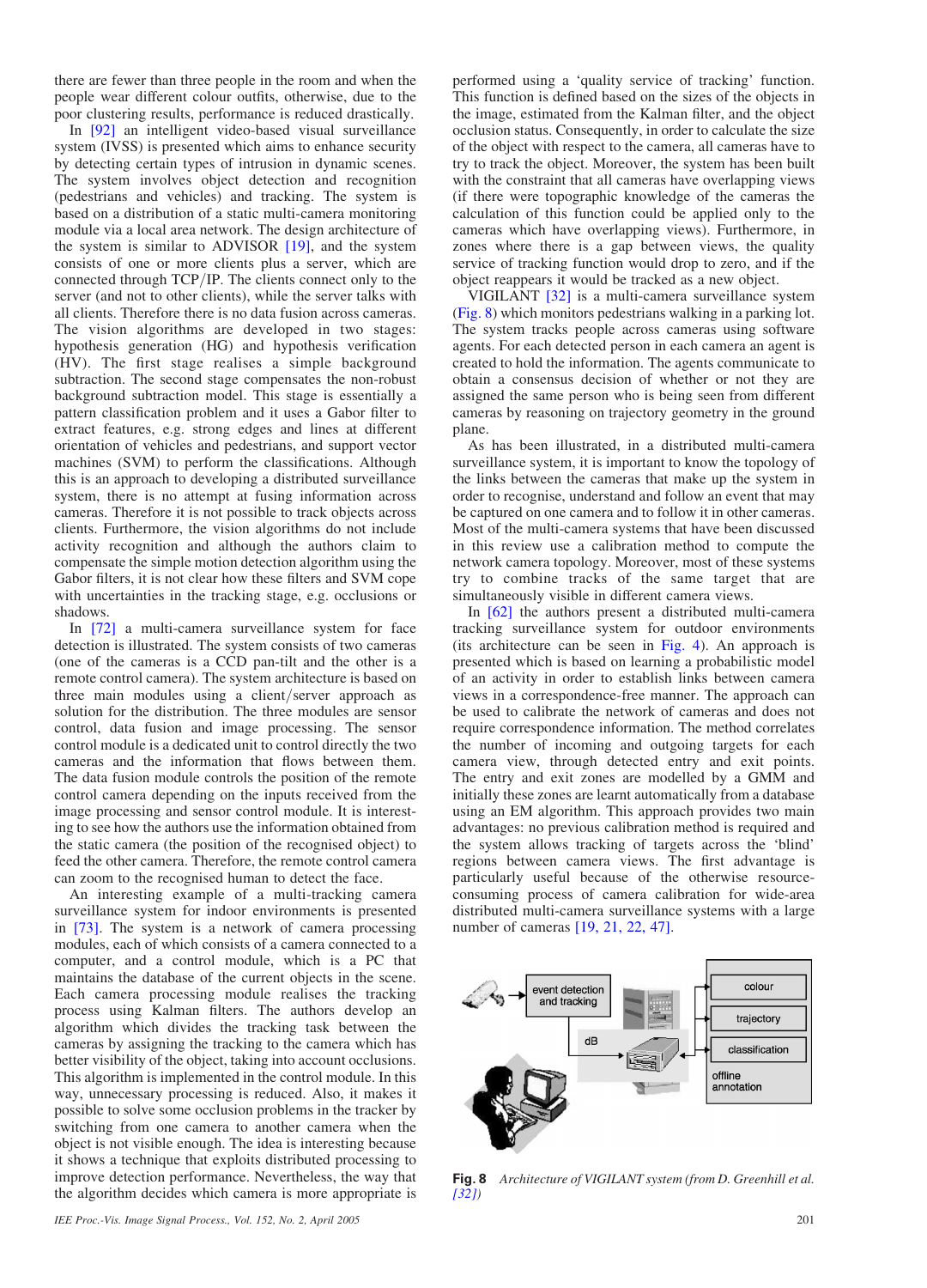## 5 Distribution, communication and system design

In Section 3 we considered different techniques that have been applied to develop more robust and adaptive algorithms. In Section 4 we presented a review of different architectures of distributed surveillance systems. Although the design of some of these systems can look impressive, there are some aspects where it will be advantageous to dedicate more attention to the development of distributed surveillance systems for the future. These include the distribution of processing tasks, the use of new technologies as well as the creation of metadata standards or new protocols to cope with current limitations in bandwidth capacities. Other aspects that should be taken into consideration for the next generation of surveillance systems are the design of scheduling control and more robust and adaptive algorithms. A field that needs further research is that of alarm management, which is an important part of an automatic surveillance system, e.g. when different priorities and goals need to be considered. For example in [93] the authors describe work carried out in a robotics field, where the robot is able to focus attention on a certain region of interest, extract its features and recognise objects in the region. The control part of the system allows the robot to refocus its attention on a different region of interest, and skip a region of interest that already has been analysed. Another example can be found in [19] where in the specification of the system, system requirements like 'to dial an emergency number automatically if a specific alarm has been detected' are included. To be able to carry out these kinds of actions command and control systems must be included as an integral part of a surveillance system.

Other work worth mentioning in the context of large distributed systems is the extraction of information from compressed video [65], dedicated protocols for distributed architectures [69, 94, 95], and real-time communications [96]. Work has also been conducted to build an embedded autonomous unit as part of a distributed architecture [30, 68, 91]. Several researchers are dealing with PTZ [54, 72] because this kind of camera can survey wider areas and can interact in more efficient ways with the end-users who can zoom when necessary. It is also important to incorporate scheduling policies to control resource allocation as illustrated in [97]. Work in multiple robot systems [98] illustrates how limited communications bandwidth affects robot performance and how this performance is linked to the number of robots that share the bandwidth. A similar idea is presented in [71] and [99] for surveillance systems, while in [94], an overview of the stateof-the-art of multimedia communication technologies and a standard is presented. On the whole, the work on intelligent distributed surveillance systems has been led by computer vision laboratories, perhaps at the expense of system engineering issues. It is essential to create a framework or methodology for designing distributed wide-area surveillance systems, from the generation of requirements to the creation of design models by defining functional and intercommunication models as is done in the creation of distributed concurrent real-time systems in other disciplines like control systems in aerospace. Therefore, as has been mentioned earlier in this paper, in the future the realisation of a wide-area distributed intelligent surveillance system should be through a combination of different disciplines: computer vision, telecommunications and system engineering being clearly needed. Work related to the development of a design framework for developing video surveillance systems can be found in [91, 99, 100]. Distributed virtual

applications are discussed in [101], and embedded architectures in [102]. For example, much could be borrowed from the field of autonomous robotic systems on the use of multiagents, where non-centralised collections of relatively autonomous entities interact with each other in a dynamic environment. In a surveillance system, one of the principal costs is the sensor suite and payload. A distributed multiagent approach may offer several advantages. First, intelligent co-operation between agents may allow the use of less expensive sensors and therefore a larger number of sensors may be deployed over a greater area. Second, robustness is increased, since even if some agents fail, others remain to perform the mission. Third, performance is more flexible, there is a distribution of tasks at various locations between groups of agents. For example, the likelihood of correctly classifying an object or target increases if multiple sensors are focused on it from different locations.

#### 6 Conclusions

This paper has presented the state of development of intelligent distributed surveillance systems, including a review of current image processing techniques that are used in different modules that constitute part of surveillance systems. Looking at these image processing tasks, it has identified research areas that need to be investigated further such as adaptation, data fusion and tracking methods in a cooperative multi-sensor environment, extension of techniques to classify complex activities and interactions between detected objects. In terms of communication or integration between different modules it is necessary to study new communication protocols and the creation of metadata standards. It is also important to consider improved means of task distribution that optimise the use of central, remote facilities and data communication networks. Moreover, one of the aspects that the authors believe is essential in the future for the development of distributed surveillance systems is the definition of a framework to design distributed architectures firmly rooted in systems engineering best practice, as used in other discipline such as control aerospace systems.

The growing demand for safety and security has led to more research in building more efficient and intelligent automated surveillance systems. Therefore, a future challenge is to develop a wide-area distributed multi-sensor surveillance system which has robust, real-time computer algorithms able to perform with minimal manual reconfiguration on variable applications. Such systems should be adaptable enough to adjust automatically and cope with changes in the environment like lighting, scene geometry or scene activity. The system should be extensible enough, be based on standard hardware and exploit plug-and-play technology.

#### 7 Acknowledgments

This work is part of the EPSRC-funded project COHERENT (computational heterogeneously timed networks) grant number is GR/R32895 ([http://async.org.uk/coherent/\)](http://async.org.uk/coherent/). We would like to thank Mr David Fraser and Professor Tony Davies and the anonymous referees for their valuable observations.

#### 8 References

- 1 First IEEE Workshop on Visual Surveillance, January 1998, Bombay,
- India 2 Second IEEE Workshop on Visual Surveillance, January 1999, Fort Collins, Colorado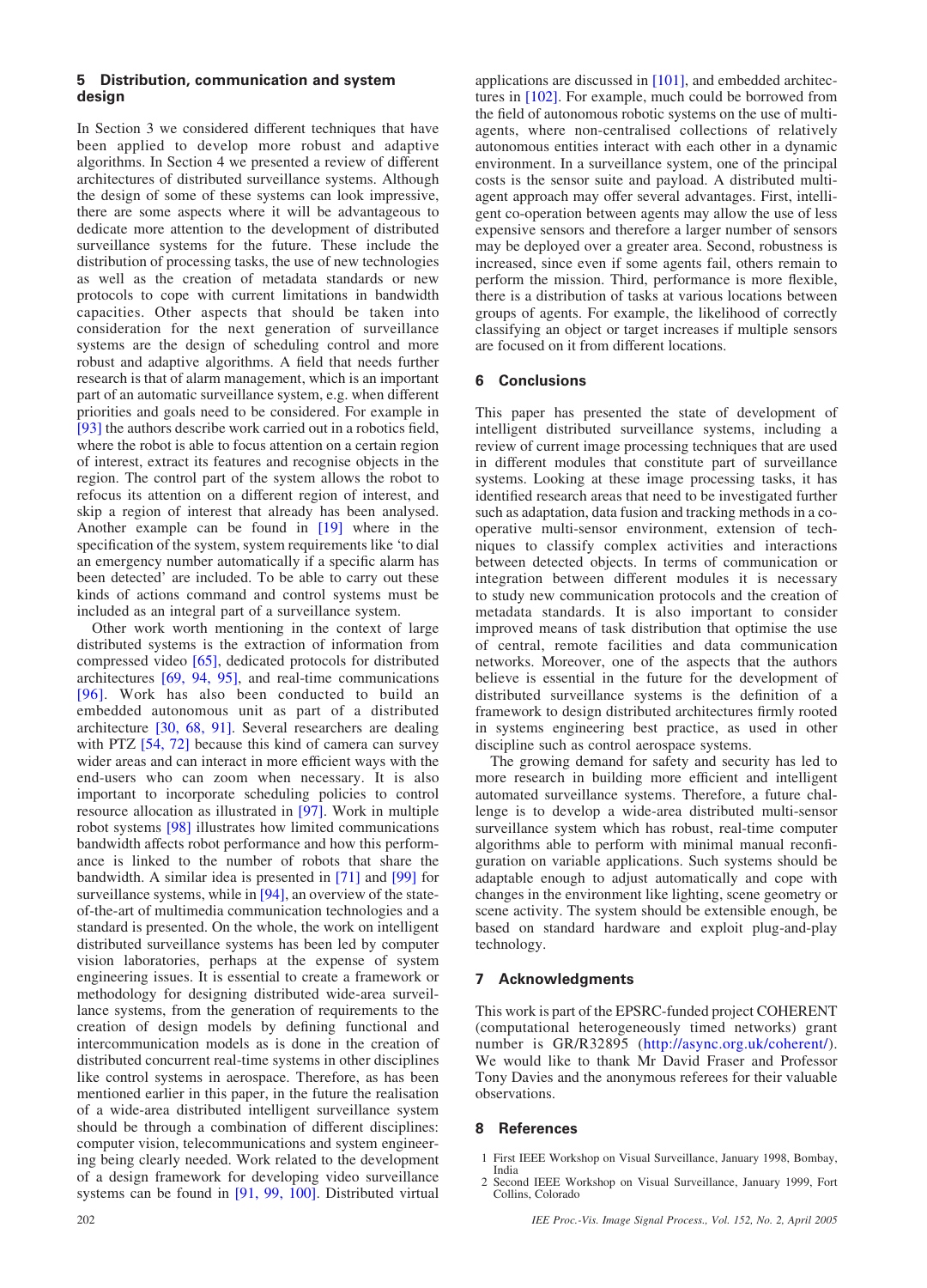- 3 Third IEEE International Workshop on Visual Surveillance (VS'2000), July 2000, Dublin, Ireland
- 4 First IEE Workshop on Intelligent Distributed Surveillance Systems, February 2003, London 5 Second IEE Workshop on Intelligent Distributed Surveillance Systems,
- February 2004, London 6 IEEE conference on Advanced Video and Signal Based Surveillance,
- July 2003
- 7 Special issue on visual surveillance, *Int. J. Comput. Vis.*, 2000 8 Special issue on visual surveillance. *IEEE Trans. Pattern Anal* Special issue on visual surveillance, IEEE Trans. Pattern Anal. Mach. Intell., 2000
- 9 Special issue on third generation surveillance systems, Proc. IEEE, 2001
- 10 Special issue on human motion analysis, Comput. Vis. Image Underst., 2001
- <www.cieffe.com>
- 12 Ping Lai Lo, B., Sun, J., and Velastin, S.A.: 'Fusing visual and audio information in a distributed intelligent surveillance system for public transport systems', Acta Automatica Sinica, 2003, 29, (3), pp. 393–407
- 13 Nwagboso, C.: 'User focused surveillance systems integration for intelligent transport systems', in Regazzoni, C.S., Fabri, G., and Vernazza, G. (Eds.): 'Advanced Video-based Surveillance Systems' (Kluwer Academic Publishers, Boston, 1998), Chapter 1.1, pp. 8–12 14 <www.sensis.com/docs/128>
- 15 Weber, M.E., and Stone, M.L.: 'Low altitude wind shear detection using airport surveillance radars', IEEE Aerosp. Electron. Syst. Mag., 1995, 10, (6), pp. 3–9
- 16 Pozzobon, A., Sciutto, G., and Recagno, V.: 'Security in ports: the user requirements for surveillance system', in Regazzoni, C.S., Fabri, G., and Vernazza, G. (Eds.): 'Advanced Video-based Surveillance Systems' (Kluwer Academic Publishers, Boston, 1998)
- 17 Avis, P.: 'Surveillance and Canadian maritime domestic security',
- Canad. Military J., 2003, pp. 9–15<br>18 Paulidis, I., and Morellas, V.: 'Two examples of indoor and outdoor<br>surveillance systems', in Remagnino, P., Jones, G.A., Paragios, N., and<br>Regazzoni, C.S. (Eds.): 'Video-based Surveil Academic Publishers, Boston, 2002), pp. 39–51
- 19 ADVISOR specification documents (internal classification 2001)
- 
- 20 <http://dilnxsvr.king.ac.uk/cromatica/><br>21 Ronetti, N., and Dambra, C.: 'Railway station surveillance: the Italian<br>case', in Foresti, G.L., Mahonen, P., and Regazzoni, C.S. (Eds.):<br>'Multimedia Video Based Surveillance Sys
- Publishers, Boston, 2000), pp. 13–20<br>22 Pellegrini, M., and Tonani, P.: 'Highway traffic monitoring',<br>in Regazzoni, C.S., Fabri, G., and Vernazza, G. (Eds.): 'Advanced<br>Video-based Surveillance Systems' (Kluwer Academic Pub Boston, 1998)
- 23 Beymer, D., McLauchlan, P., Coifman, B., and Malik, J.: ' A real-time computer vision system for measuring traffic parameters'. Proc. 1997 Conf. on Computer Vision and Pattern Recognition, IEEE Computer
- Society, pp. 495–502<br>
24 Zhi-Hong, Z.: 'Lane detection and car tracking on the highway', Acta<br> *Automatica Sinica*, 2003, **29**, (3), pp. 450–456<br>
25 Jian-Guang, L., Qi-Feing, L., Tie-Niu, T., and Wei-Ming, H.: '3-D
- model based visual traffic surveillance', Acta Automatica Sinica, 2003, 29, (3), pp. 434–449
- 26 Ferryman, J.M., Maybank, S.J., and Worrall, A.D.: 'Visual surveillance for moving vehicles', Int. J. Comput. Vis., 2000, 37, (2), Kluwer Academic Publishers, Netherlands, pp. 187–197
- <http://www.detec.no>
- 28 <http://www.gotchanow.com>
- 29 [secure30.softcomca.com/fge\\_biz](secure30.softcomca.com/fge_biz)
- 30 Brodsky, T., Cohen, R., Cohen-Solal, E., Gutta, S., Lyons, D., Philomin, V., and Trajkovic, M.: 'Visual surveillance in retail stores and in the home', in: 'Advanced Video-based Surveillance Systems'
- (Kluwer Academic Publishers, Boston, 2001), Chapter 4, pp. 50–61 31 Cucchiara, R., Grana, C., Patri, A., Tardini, G., and Vezzani, R.: 'Using computer vision techniques for dangerous situation detection in domotic applications'. Proc. IEE Workshop on Intelligent Distributed Surveillance Systems, London, 2004, pp. 1–5
- 32 Greenhill, D., Remagnino, P., and Jones, G.A.: 'VIGILANT: content-querying of video surveillance streams', in Remagnino, P., Jones, G.A., Paragios, N., and Regazzoni, C.S. (Eds.): 'Video-based Surveillance Systems' (Kluwer Academic Publishers, Boston, USA, 2002), p.  $193-205$
- 33 Micheloni, C., Foresti, G.L., and Snidaro, L.: 'A co-operative multicamera system for video-surveillance of parking lots'. Intelligent Distributed Surveillance Systems Symp. by the IEE, London, 2003, pp. 21–24
- 34 Boult, T.E., Micheals, R.J., Gao, X., and Eckmann, M.: 'Into the woods: visual surveillance of non-cooperative and camouflaged targets in complex outdoor settings', *Proc. IEEE*, 2001, 89, (1), pp. 1382–1401 35 Xu, M., Lowey, L., and Orwell, J.: 'Architecture and algorithms for
- tracking football players with multiple cameras'. Proc. IEE Workshop on Intelligent Distributed Surveillance Systems, London, 2004, pp. 51–56
- 36 Krumm, J., Harris, S., Meyers, B., Brumit, B., Hale, M., and Shafer, S.: 'Multi-camera multi-person tracking for easy living'. Third IEEE Int. Workshop on Visual Surveillance, Ireland, 2000, pp. 8–11
- 37 Heikkila, J., and Silven, O.: 'A real-time system for monitoring of cyclists and pedestrians'. 2nd IEEE Int. Workshop on Visual Surveillance, Colorado, 1999, pp. 74–81
- 38 Haritaoglu, I., Harwood, D., and Davis, L.S.: 'W<sup>4</sup>:real-time surveillance of people and their activities', *IEEE Trans. Pattern Anal. Mach. Intell.*,
- 2000, 22, (8), pp. 809–830 39 Geradts, Z., and Bijhold, J.: 'Forensic video investigation', in Foresti, G.L., Mahonen, P., and Regazzoni, C.S. (Eds.): 'Multimedia video based surveillance systems' (Kluwer Academic Publishers, Boston, 2000), pp. 3–12
- 40 Hai Bui, H., Venkatesh, S., and West, G.A.W.: 'Tracking and surveillance in wide-area spatial environments using the abstract hidden markov model', *Int. J Pattern Recognit. Anal. Intell.*, 2001, **15**, (1), pp. 177–195
- 41 Collins, R.T., Lipton, A.J., Kanade, T., Fujiyoshi, H., Duggins, D., Tsin, Y., Tolliver, D., Enomoto, N., Hasegawa, O., Burt P., and Wixson L.: 'A system for video surveillance and monitoring'. Robotics Institute, Carnegie Mellon University, 2000, pp. 1–68
- 42 <www.objectvideo.com> 43 <www.nice.com>
- 
- 44 <www.pi-vision.com> 45 <www.ipsotek.com>
- 46 <www.neurodynamics.com><br>47 Velastin, S.A.: 'Getting the
- Velastin, S.A.: 'Getting the best use out of CCTV in the railways'. Rail Safety and Standards Board, July 2003, pp. 1–17 48 Haritaoglu, I., Harwood, D., and Davis, L.S.: 'Hydra: multiple people
- detection and tracking using silhouettes'. Proc. IEEE Int. Workshop Visual Surveillance, 1999, pp. 6–14 49 Batista, J., Peixoto, P., and Araujo, H.: 'Real-time active visual
- surveillance by integrating'. Workshop on Visual Surveillance, India, 1998, pp.18–26
- 50 Ivanov, Y.A., Bobick, A.F., and Liu, J.: 'Fast lighting independent background', *Int. J. Comput. Vis.*, 2000, 37, (2), pp. 199–207<br>51 Pless, R., Brodsky, T., and Aloimonos, Y.: 'Detecting independent
- motion: the statics of temporal continuity', IEEE Trans. Pattern Anal. Mach. Intell., 2000, pp. 768–773 52 Liu, L.C., Chien, J.-C., Chuang, H.Y-H., and Li, C.C.: 'A frame-level
- FSBM motion estimation architecture with large search range'. IEEE Conf. on Advanced Video and Signal Based Surveillance, Florida, 2003, pp. 327–334
- 53 Remagnino, P., Baumberg, A., Grove, T., Hogg, D., Tan, T., Worral, A., and Baker, K.: 'An integrated traffic and pedestrian model-based vision system'. BMVC97 Proc., Israel, pp. 380–389 54 Ng, K.C., Ishiguro, H., Trivedi, M., and Sogo, T.: 'Monitoring
- dynamically changing environments by ubiquitous vision system'. 2nd IEEE Workshop on Visual Surveillance, Colorado, 1999, pp. 67–74 55 Orwell, J., Remagnino, P., and Jones, G.A.: 'Multicamera color
- tracking'. 2nd IEEE Workshop on Visual Surveillance, Colorado, 1999,
- pp. 14–22 56 Darrell, T., Gordon, G., Woodfill, J., Baker, H., and Harville, M.: 'Robust real-time people tracking in open environments using integrated stereo, color, and face detection'. 3rd IEEE workshop on visual surveillance, India, 1998, pp. 26–33 57 Rota, N., and Thonnat, M.: 'Video sequence interpretation for visual
- surveillance'. 3rd IEEE Int. Workshop on Visual Surveillance, Dublin, 2000, pp. 59–68
- 58 Owens, J., and Hunter, A.: 'Application of the self-organising map to trajectory classification'. 3rd IEEE Int. Workshop on Visual Surveil-
- lance, Dublin, 2000, pp. 77–85 59 Stauffer, C., Eric, W., and Grimson, L.: 'Learning patterns of activity using real-time tracking', IEEE Trans. Pattern Anal. and Mach. Intell., 2000, 22, (8), pp. 747–757<br>60 Stringa, E., and Regazzoni, C.S.: 'Content-based retrieval and real-time
- detection from video sequences acquired by surveillance systems'. Int. Conf. on Image Processing, Chicago, 1998, pp. 138–142 61 Decleir, C., Hacid, M.-S., and Koulourndijan, J.: 'A database approach
- for modelling and querying video data'. Proc. 15th Int. Conf. on Data Engineering, Australia, 1999, pp. 1–22 62 MaKris, D., Ellis, T., and Black, J.: 'Bridging the gaps between
- cameras'. Int. Conf. Multimedia and Expo, Taiwan, June 2004 63 Black, J., Ellis, T., and Rosin, P.: 'A novel method for video tracking
- performance evaluation'. The Joint IEEE Int. Workshop on Visual Surveillance and Performance Evaluation of Tracking and Surveillance, October, France, 2003, pp. 125–132 64 Gavrila, D.M.: 'The analysis of human motion and its application for
- visual surveillance', *Comput. Vis. Image Underst.*, 1999, 73, (1), pp. 82–98 65 Norhashimah, P., Fang H., and Jiang, J.: 'Video extraction in
- compressed domain'. IEEE Conf. on Advanced Video and Signal Based Surveillance, Florida, 2003, pp. 321–327
- 66 Soldatini, F., Mähönen, P., Saaranen, M., and Regazzoni, C.S.: 'Network management within an architecture for distributed<br>hierarchical digital surveillance systems', in Foresti, G.L.,<br>Mahonen, P., and Regazzoni, C.S. (Eds.): 'Multimedia video based<br>surveillance systems' (Kluwer Academ pp. 143–157
- 67 Liu, L.-C., Chien, J.-C., Chuang, H. Y-H., and Li, C.C.: 'A frame-level FSBM motion estimation architecture with large search range'. IEEE Conf. on Advanced Video and Signal based Surveillance, Florida, 2003, pp. 327–334
- 68 Saad, A., and Smith, D.: 'An IEEE 1394-firewire-based embedded video system for surveillance applications'. IEEE Conf. on Advanced Video and Signal based Surveillance, Florida, 2003, pp. 213–219
- 69 Ye, H., Walsh, G.C., and Bushnell, L.G.: 'Real-time mixed-traffic wireless networks', IEEE Trans. on Ind. Electron., 2001, 48, (5), pp. 883–890